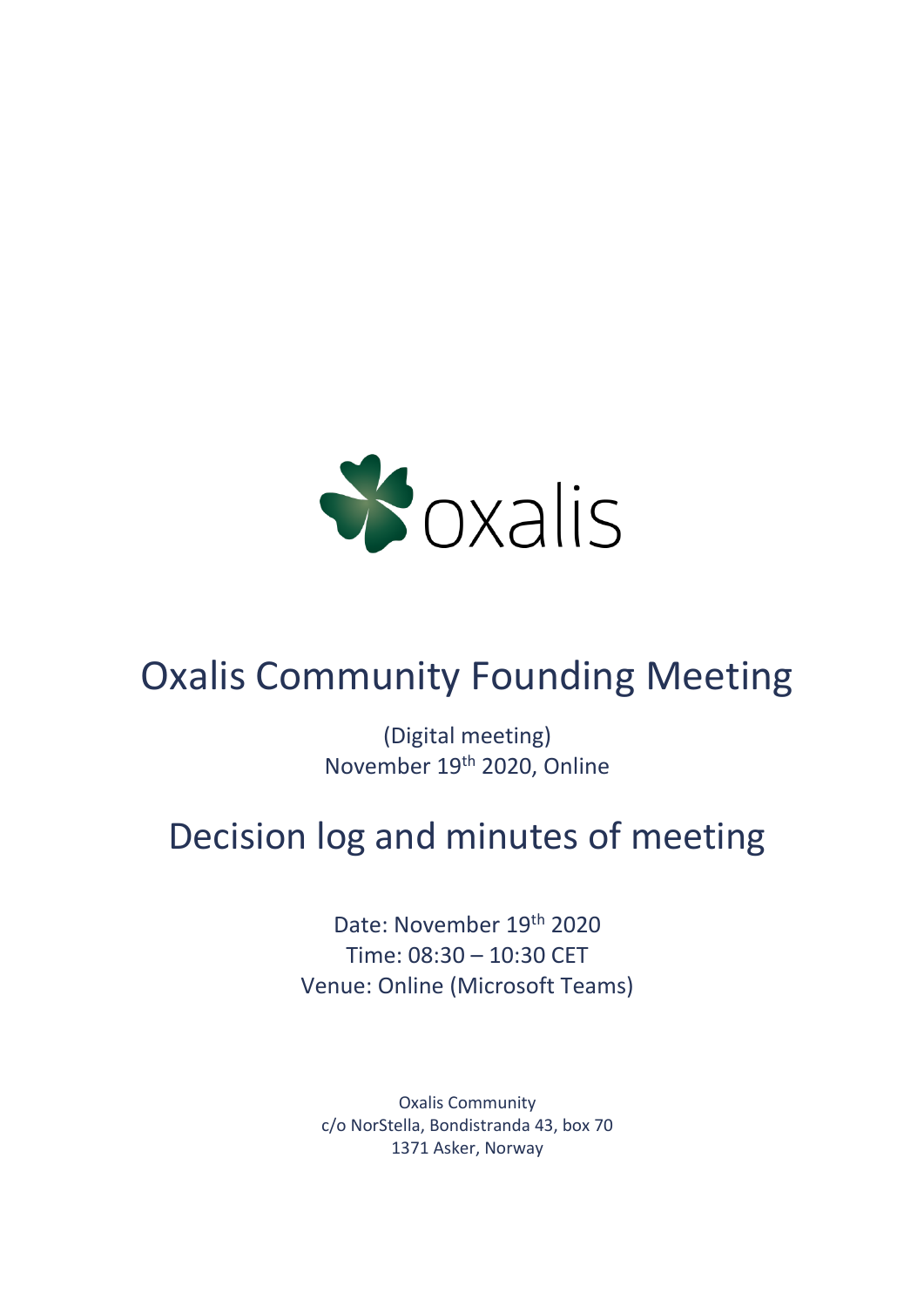

#### **1 Participation and validity of representation**

Participation and validity of representation as of November 18<sup>th</sup> 2020 EOB:

- 12 members with the right to vote
- Quorum needed to conduct the meeting: 75% of members with voting rights present at the meeting (9 Gold Members)
- Vote: 50% of quorum + 1 vote

Representation in the meeting:

- 10 Gold members were validly represented at the Constitutional meeting
- 23 Regular members were present at the meeting
- No members with voting rights were represented by proxy

#### **2 Decision log**

This table documents decisions made at the Oxalis Community Founding meeting.

| Agenda         | <b>Name/Description</b>             | <b>Type</b> | <b>Comments</b>           |
|----------------|-------------------------------------|-------------|---------------------------|
| Item           |                                     |             |                           |
| 2a             | Approval of Agenda                  | Formal      | Approved by consensus     |
| 2 <sub>b</sub> | Participation and validity of       | Formal      | Approved by consensus     |
|                | representation                      |             |                           |
| 2c             | Appointment of scrutineer Anna-Lis  | Formal      | Approved by consensus     |
|                | Berg and minute taker Rolf Lysfjord |             |                           |
| 5c             | Voting Item 1a                      | Formal      | Approved by consensus     |
|                | Approval of the governance model    |             |                           |
| 5c             | Voting Item 1b                      | Formal      | Approved by consensus     |
|                | Approval of the strategy for        |             |                           |
|                | implementing community governance   |             |                           |
| 6c             | Voting Item 2                       | Formal      | Approved by consensus     |
|                | Approval of the Provisions          |             |                           |
| 7c             | Voting Item 3                       | Formal      | Elected by majority:      |
|                | Election of Oxalis Management Team  |             | Anders Ødegård, TietoEVRY |
|                | <b>Members</b>                      |             | Arun Kumar, Basware       |
|                |                                     |             | Janne Waren, Visma        |
|                |                                     |             | Paul Simons, Codabox      |
|                |                                     |             | Rune Lindseth, Compello   |
| 9c             | Voting item 4a                      | Formal      | Approved by consensus.    |
|                | Approval of the 2021 work plan      |             |                           |
| 9c             | Voting item 4b                      | Formal      | Approved by consensus.    |
|                | Approval of the 2021 budget         |             |                           |

Corporate identification number 977 143 330 (Register of Legal Entities Norway) info@oxalis.network www.oxalis.network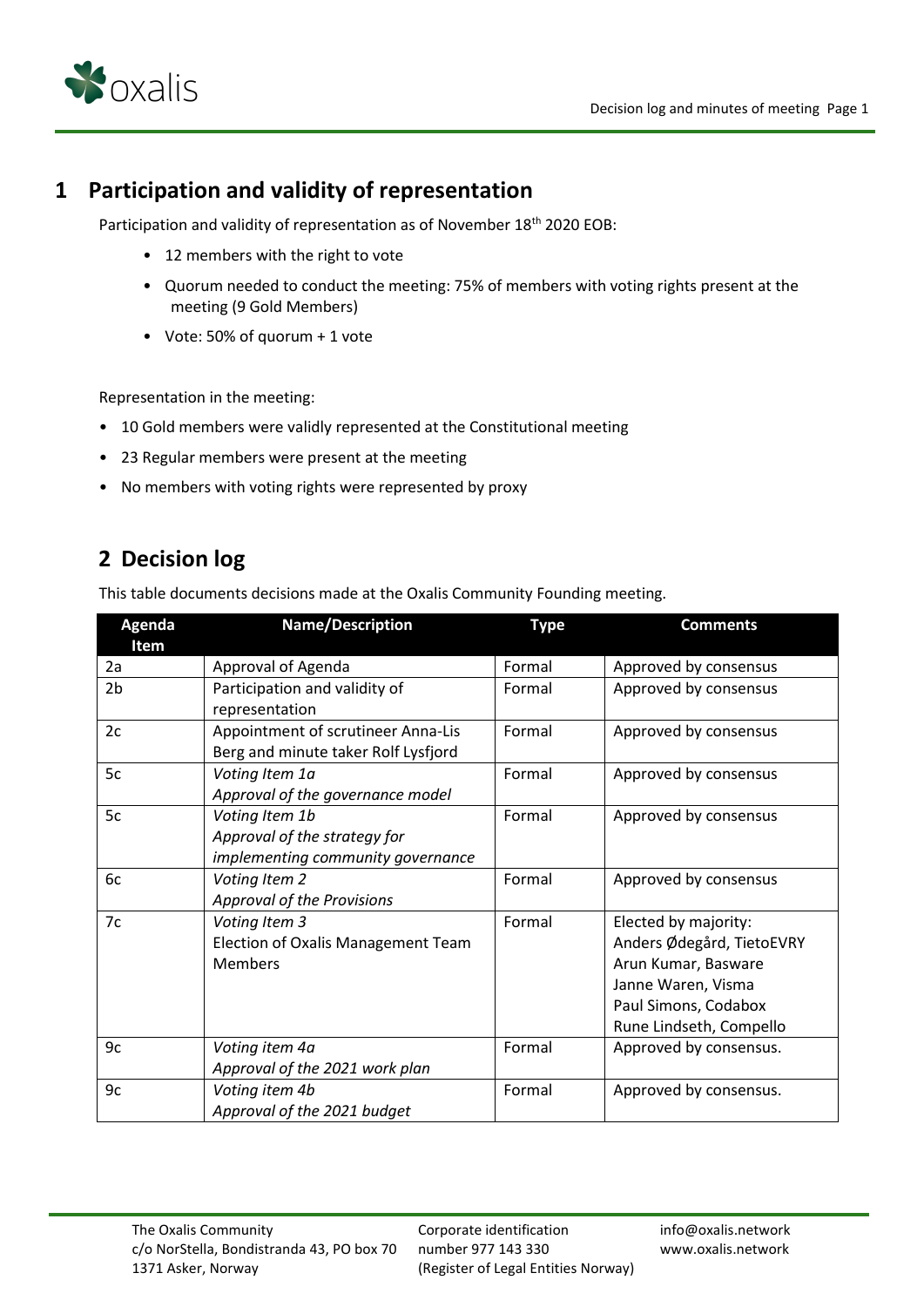



### **3 Agenda**

- 1. Welcome & Introduction
	- a. Introduction of Chair
	- b. Purpose of this meeting
	- c. Explanation of voting routines
- 2. Participation and Agenda
	- a. Approval of Agenda
	- b. Participation and validity of representation
	- c. Appointment of scrutineer and minute taker
- 3. Background and introduction
	- a. Presentation of NorStella
	- b. Presentation of the handover agreement between DFØ and NorStella
	- c. Presentation of the handover project, its timeline and its deliverables
	- d. Presentation of the Steering Committee and the Advisory Board
	- e. Presentation of the Interim project manager
- 4. Purpose, strategy and economic framework
	- a. Purpose and strategic vision of the Oxalis Community
	- b. Roles and responsibilities for achieving purpose
	- c. Economic framework, principles, including terms and conditions for membership of the Oxalis Community
- 5. Approval of a preliminary governance model for the Oxalis Community
	- a. Introduction
	- b. Discussion
	- c. Vote 1: Approval of the governance model
- 6. Approval of the provisions of the community
	- a. Introduction
	- b. Discussion
	- c. Vote 2: Approval of the provisions
- 7. Candidacies, appointments and election of management team members
	- a. Overview of the election process, positions and term of office.
		- b. Introduction of candidates
		- c. Vote 3: election of candidates
- 8. The Oxalis Community Budget and Operational Plan for 2020 (information only)
- 9. The Oxalis Community Budget and Operational Plan for 2021
	- a. Presentation of the Operational Plan and Budget for 2021 (up for approval)
	- b. Questions and comments to the 2021 Operational Plan and Budget
	- c. Vote 4: Approval of the 2021 Operational Plan and Budget.
- 10. Announcement of the election results
- 11. Any other business
- 12. Closing.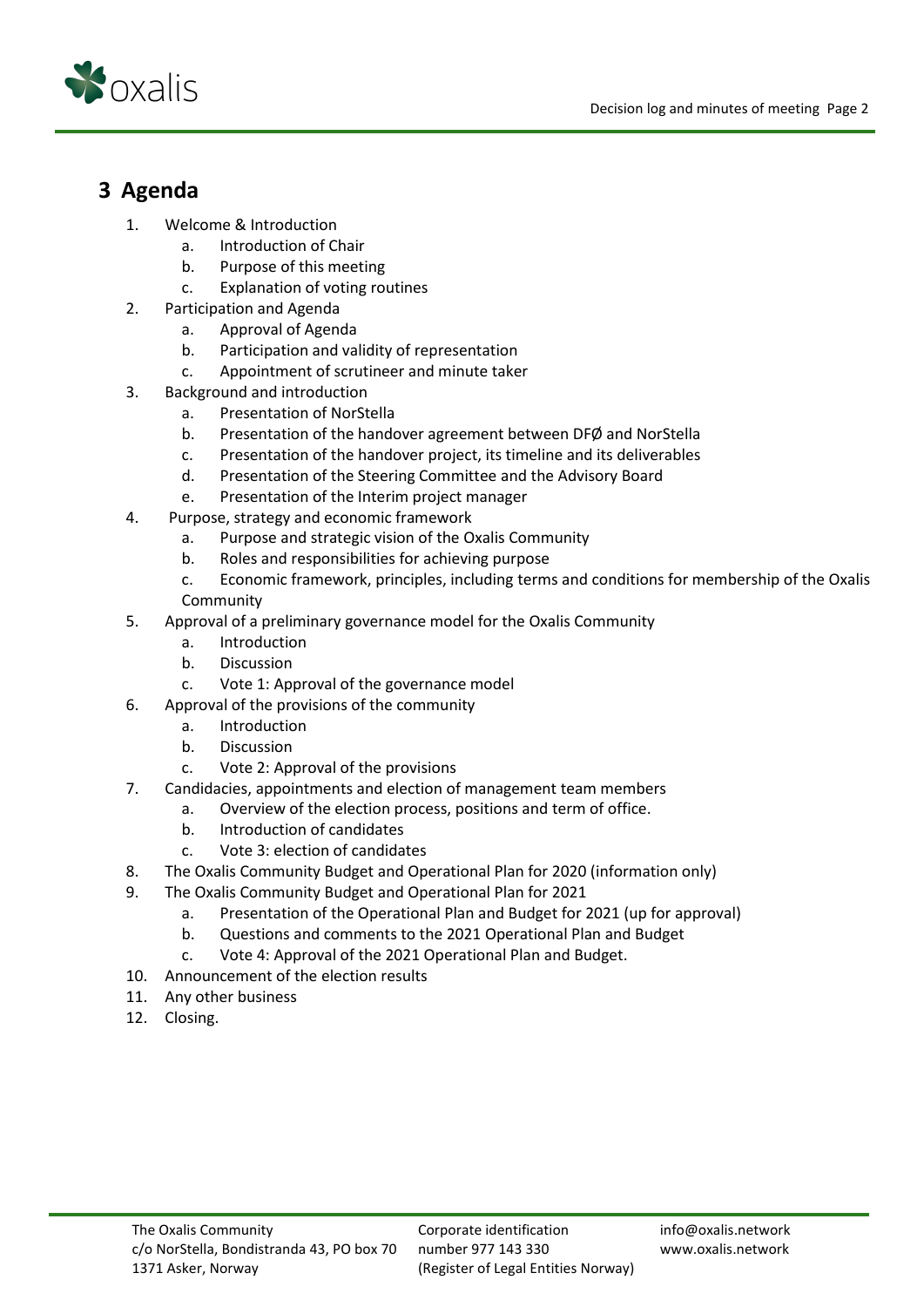

## **4 Minutes of meeting**

| Agenda<br>Item          | <b>Title</b>                                                                                                                                                                                                                                   | <b>Action</b> | Decision | Date        |
|-------------------------|------------------------------------------------------------------------------------------------------------------------------------------------------------------------------------------------------------------------------------------------|---------------|----------|-------------|
| $\mathbf{1}$            | <b>Welcome &amp; Introduction</b><br>The meeting was called to order at 08:30 by Trygve Skibeli, NorStella as<br>chair                                                                                                                         |               |          |             |
| 1.a                     | <b>Introduction of Chair</b>                                                                                                                                                                                                                   |               |          |             |
| 1.b                     | Purpose of this meeting                                                                                                                                                                                                                        |               |          |             |
| 1.c                     | Explanation of voting routines                                                                                                                                                                                                                 |               |          |             |
| $\overline{2}$          | <b>Participation and Agenda</b>                                                                                                                                                                                                                |               |          |             |
| 2.a                     | Approval of Agenda<br>Agenda was approved by consensus with no objection                                                                                                                                                                       |               | X        | Nov 19 2020 |
| 2.b                     | Participation and validity of representation<br>Quorum needed to conduct the Constitutional Meeting was met (>8)                                                                                                                               |               | X        | Nov 19 2020 |
| 2.c                     | Appointment of scrutineer and minute taker<br>Anna-Lis Berg, candidate for the role as scrutineer at the Constitutional<br>meeting and Rolf Lysfjord, the candidate for the role as minute taker were<br>agreed by consensus with no objection |               | X        | Nov 19 2020 |
| $\overline{\mathbf{3}}$ | <b>Background and introduction</b>                                                                                                                                                                                                             |               |          |             |
| 3.a                     | <b>Presentation of NorStella</b>                                                                                                                                                                                                               |               |          |             |
| 3.b                     | Presentation of the handover agreement between DFØ and<br>NorStella                                                                                                                                                                            |               |          |             |
| 3.c                     | Presentation of the handover project, its timeline and its<br>deliverables                                                                                                                                                                     |               |          |             |
| 3.d                     | Presentation of the Steering Committee and the Advisory Board                                                                                                                                                                                  |               |          |             |
| 3.e                     | Presentation of the Interim project manager                                                                                                                                                                                                    |               |          |             |
| 4                       | Purpose, strategy and economic framework                                                                                                                                                                                                       |               |          |             |
| 4.a                     | Purpose and strategic vision of the Oxalis Community                                                                                                                                                                                           |               |          |             |
| 4.b                     | Roles and responsibilities for achieving purpose                                                                                                                                                                                               |               |          |             |

Corporate identification number 977 143 330 (Register of Legal Entities Norway) info@oxalis.network www.oxalis.network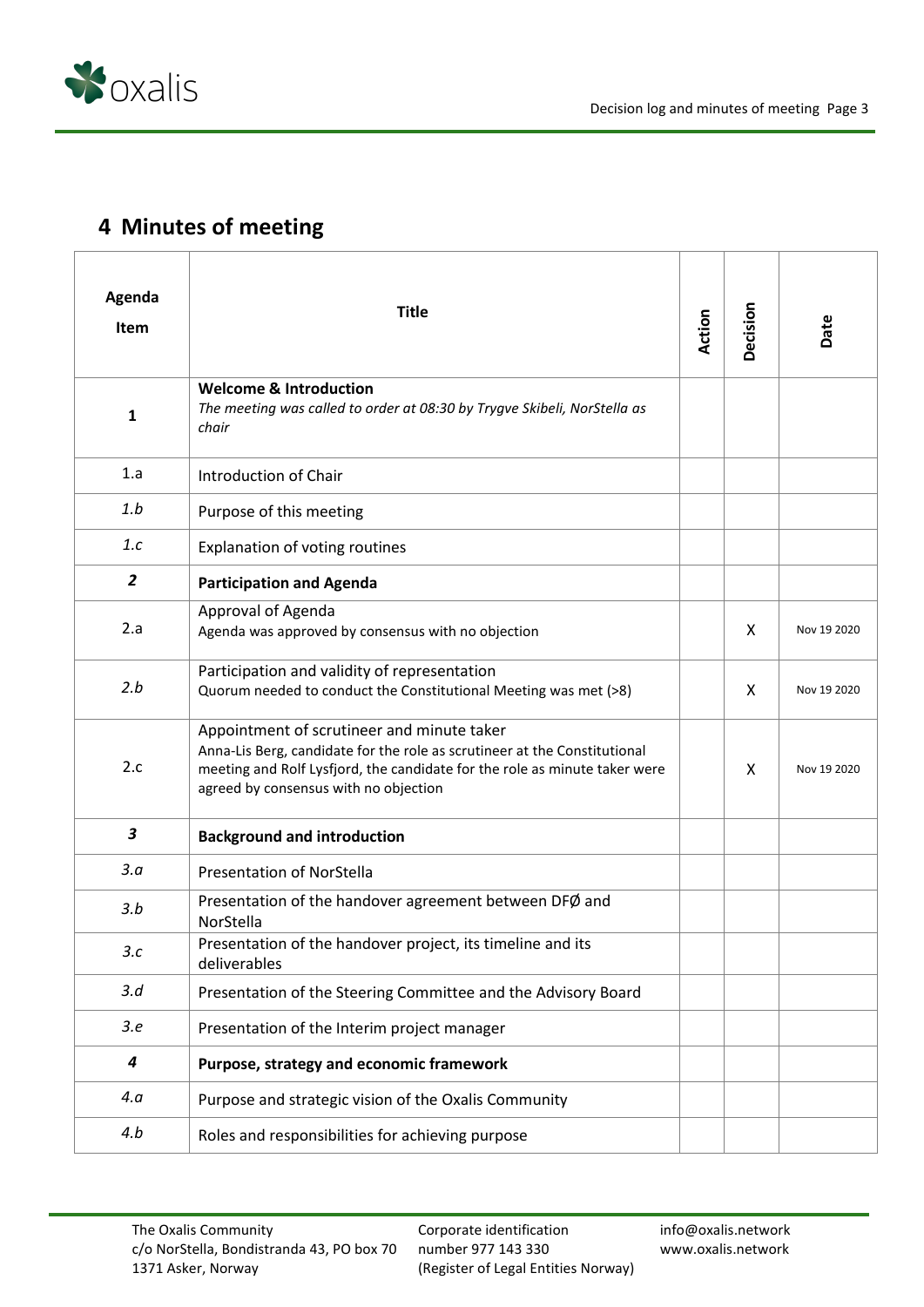

| 4.c            | Economic framework, principles, including terms and conditions for<br>membership of the Oxalis Community                                                                                                                                                                                                                                                                                                                                                        |                           |             |
|----------------|-----------------------------------------------------------------------------------------------------------------------------------------------------------------------------------------------------------------------------------------------------------------------------------------------------------------------------------------------------------------------------------------------------------------------------------------------------------------|---------------------------|-------------|
| 4.c.1          | Question to Terms and conditions for Oxalis Community membership: "non<br>members can raise issues but cannot see documentation, so not read how<br>oxalis is supposed to work. Is this correct" Clarified in the meeting: the<br>documentation relevant to the membership terms and conditions is<br>Community documentation - like roadmap, minutes of meetings, etc.<br>Oxalis Software documentation will continue to be available on GitHub like<br>today. |                           |             |
| 5              | Approval of a<br>preliminary governance model for the Oxalis Community                                                                                                                                                                                                                                                                                                                                                                                          |                           |             |
| 5.a            | Introduction                                                                                                                                                                                                                                                                                                                                                                                                                                                    |                           |             |
| 5.b            | Discussion                                                                                                                                                                                                                                                                                                                                                                                                                                                      |                           |             |
| 5.c            | Vote 1: Approval of the governance model                                                                                                                                                                                                                                                                                                                                                                                                                        | $\boldsymbol{\mathsf{X}}$ | Nov 19 2020 |
| 6              | Approval of the provisions of the community                                                                                                                                                                                                                                                                                                                                                                                                                     |                           |             |
| 6.a            | Introduction                                                                                                                                                                                                                                                                                                                                                                                                                                                    |                           |             |
| 6.b            | Discussion                                                                                                                                                                                                                                                                                                                                                                                                                                                      |                           |             |
| 6.c            | Vote 2: Approval of the provisions<br>Provisions approved with unanimity. Please refer to election results,<br>below.                                                                                                                                                                                                                                                                                                                                           | X                         | Nov 19 2020 |
| $\overline{z}$ | Candidacies, appointments and election of management team<br>members                                                                                                                                                                                                                                                                                                                                                                                            |                           |             |
| 7.a            | Overview of the election process, positions and term of office.                                                                                                                                                                                                                                                                                                                                                                                                 |                           |             |
| 7.a.1          | Question on Provision wording, Article 19: does management team<br>members need to take breaks after a 2 year term of office? Resolved in the<br>meeting. All Oxalis Community Management members may stand for more<br>than one term of office, and will stay in office until elected or dismissed by<br>the Constitutional meeting.                                                                                                                           |                           |             |
| 7.a.2          | Comment on provision wording: Wording and details can be adjusted at<br>the next Constitutional meeting at end of Q1 2021. One identified change<br>is the wording for the Constitutional meeting. The name Constitutional<br>Meeting could then be replaced by "Annual Community Assembly",<br>"Annual Community Plenary" or "Annual Plenary Meeting" (examples).                                                                                              |                           |             |
| 7.b            | Introduction of candidates                                                                                                                                                                                                                                                                                                                                                                                                                                      |                           |             |
| 7.b.1          | Disclaimer from candidate Janne Waren, Visma: "joining the Oxalis<br>Management Team has a condition: official approval of the membership<br>fee in my organisation."                                                                                                                                                                                                                                                                                           |                           |             |
| 7.c            | Vote 3: election of candidates                                                                                                                                                                                                                                                                                                                                                                                                                                  | X                         | Nov 19 2020 |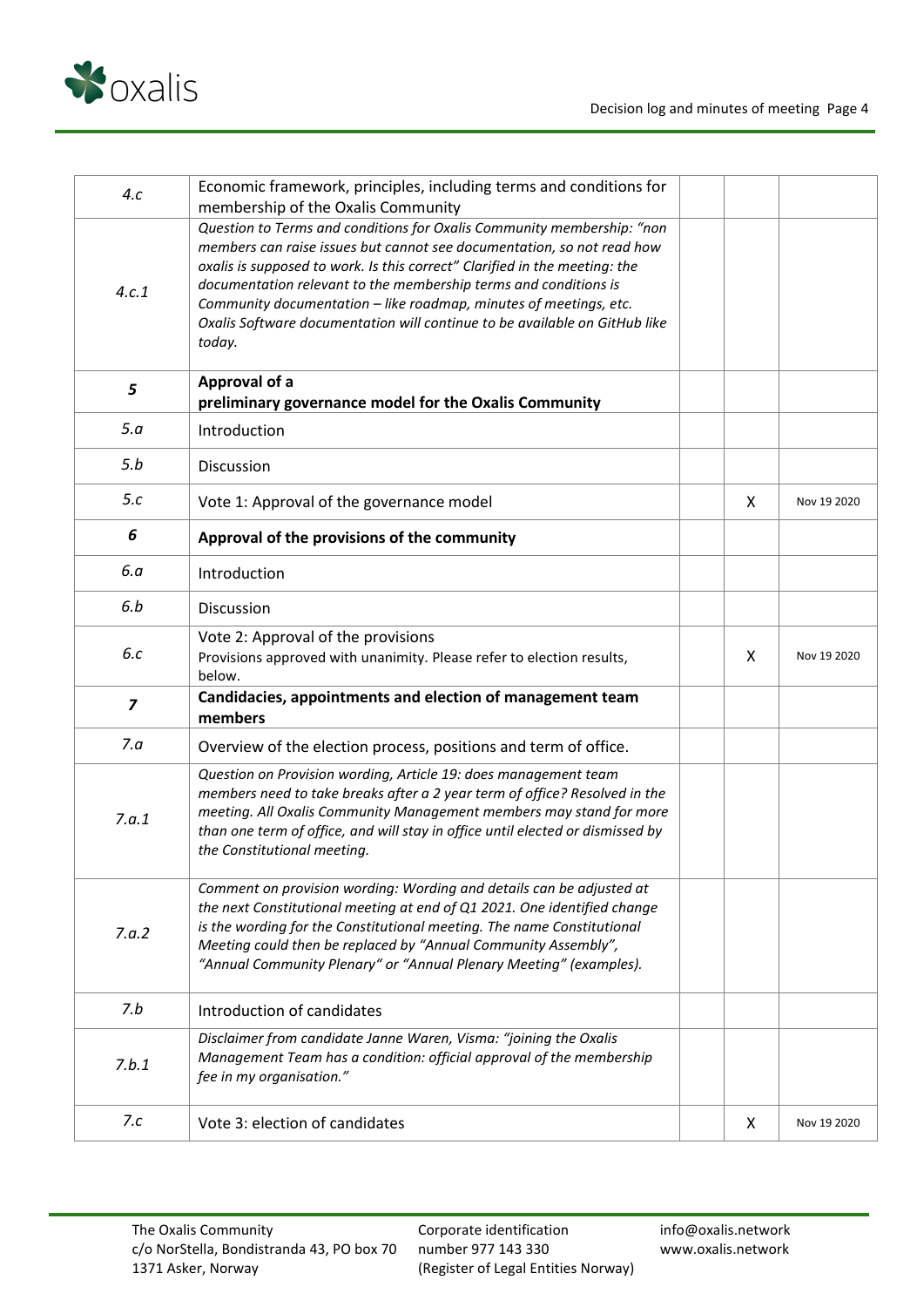

|       | All candidates were elected by majority vote. Please refer to election<br>results, below.                                                                                                                                                                                                             |   |             |
|-------|-------------------------------------------------------------------------------------------------------------------------------------------------------------------------------------------------------------------------------------------------------------------------------------------------------|---|-------------|
| 8     | The Oxalis Community Budget and Operational Plan for 2020<br>(information only)                                                                                                                                                                                                                       |   |             |
| 9     | The Oxalis Community Budget and Operational Plan for 2021                                                                                                                                                                                                                                             |   |             |
| 9.a   | Presentation of the Operational Plan and Budget for 2021 (up for<br>approval)                                                                                                                                                                                                                         |   |             |
| 9.b   | Questions and comments to the 2021 Operational Plan and Budget                                                                                                                                                                                                                                        |   |             |
| 9.b.1 | Question on the Budget for 2021: The budget is clear, but will there be a<br>separated annual accounting available to document how the budget is<br>spent?. Resolved in the meeting: "Yes - NorStella will be transparent and<br>publish key statistics from the accounting (min 75% to development)" |   |             |
| 9.b.2 | Question on the budget for 2021: "Is there a difference between Peppol<br>and CEF compliance?" Resolved in the meeting: Peppol is a "CIUS" to the<br>CEF Profile, Oxalis Communitys focus is Peppol compliance.                                                                                       |   |             |
| 9.c   | Vote 4: Approval of the 2021 Operational Plan and Budget.<br>The 2021 Operational plan and budget approved with unanimity. Please<br>refer to election results, below.                                                                                                                                | X | Nov 19 2020 |
| 10    | Announcement of the election results                                                                                                                                                                                                                                                                  |   |             |
| 11    | Any other business                                                                                                                                                                                                                                                                                    |   |             |
| 12    | Closing<br>The meeting was closed by Trygve Skibeli, NorStella at 09:36                                                                                                                                                                                                                               |   |             |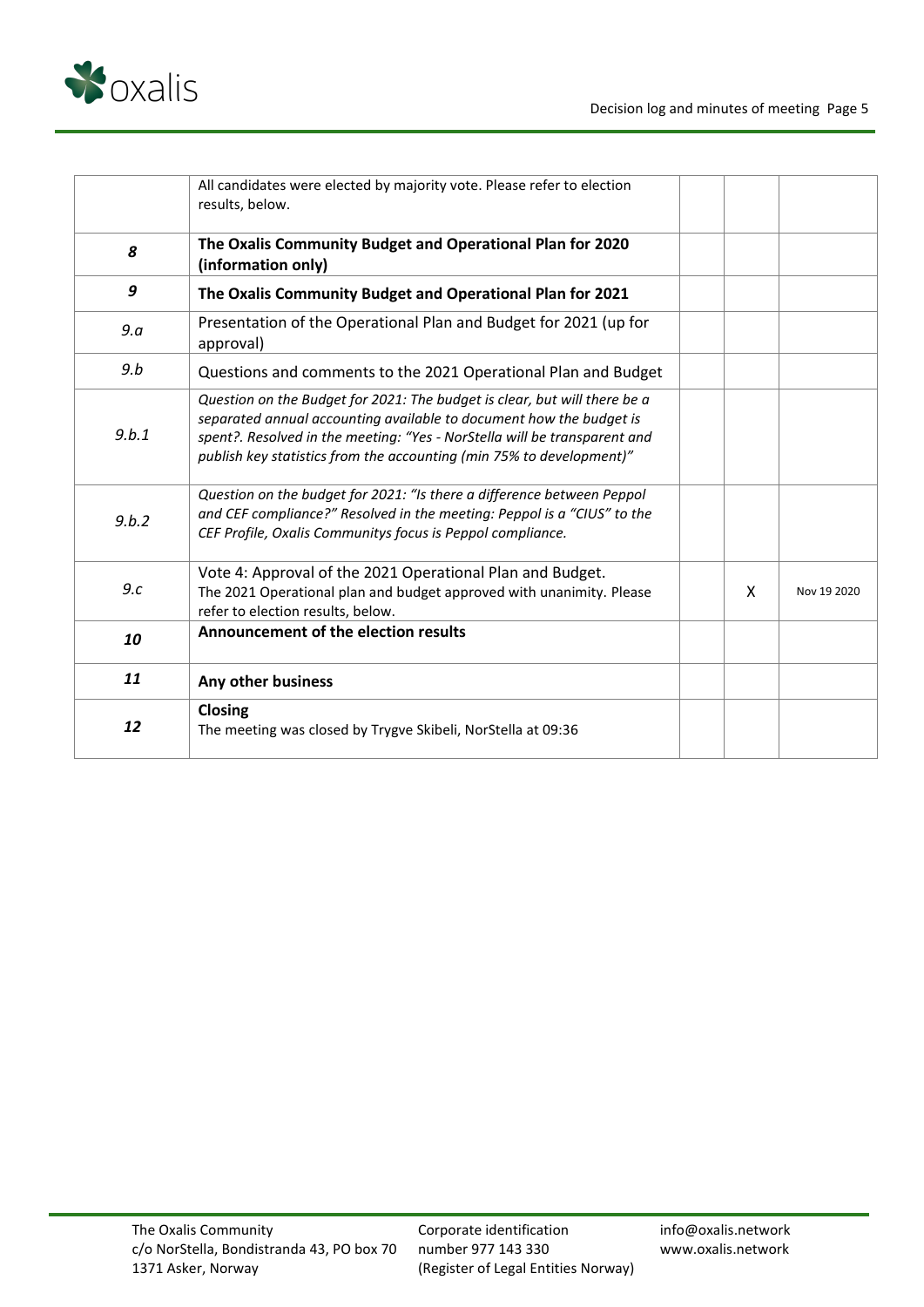

## **5 Election results**

Number of votes cast: 10 of 12.

|                                            | Approved | Rejected | <b>Blank or</b><br>invalid |
|--------------------------------------------|----------|----------|----------------------------|
| Voting item 1: Governance strategy         | 10       |          |                            |
| Voting item 2: Provisions                  | 10       |          |                            |
| Voting item 4: Operational plan and Budget | 10       |          |                            |

| <b>Elected members of the Oxalis Community Management Team</b> |                     |  |  |
|----------------------------------------------------------------|---------------------|--|--|
| Anders Ødegård, TietoEVRY                                      | Elected by majority |  |  |
| Arun Kumar, Basware                                            | Elected by majority |  |  |
| Janne Waren, Visma                                             | Elected by majority |  |  |
| Paul Simons, Codabox                                           | Elected by majority |  |  |
| Rune Lindseth, Compello.                                       | Elected by majority |  |  |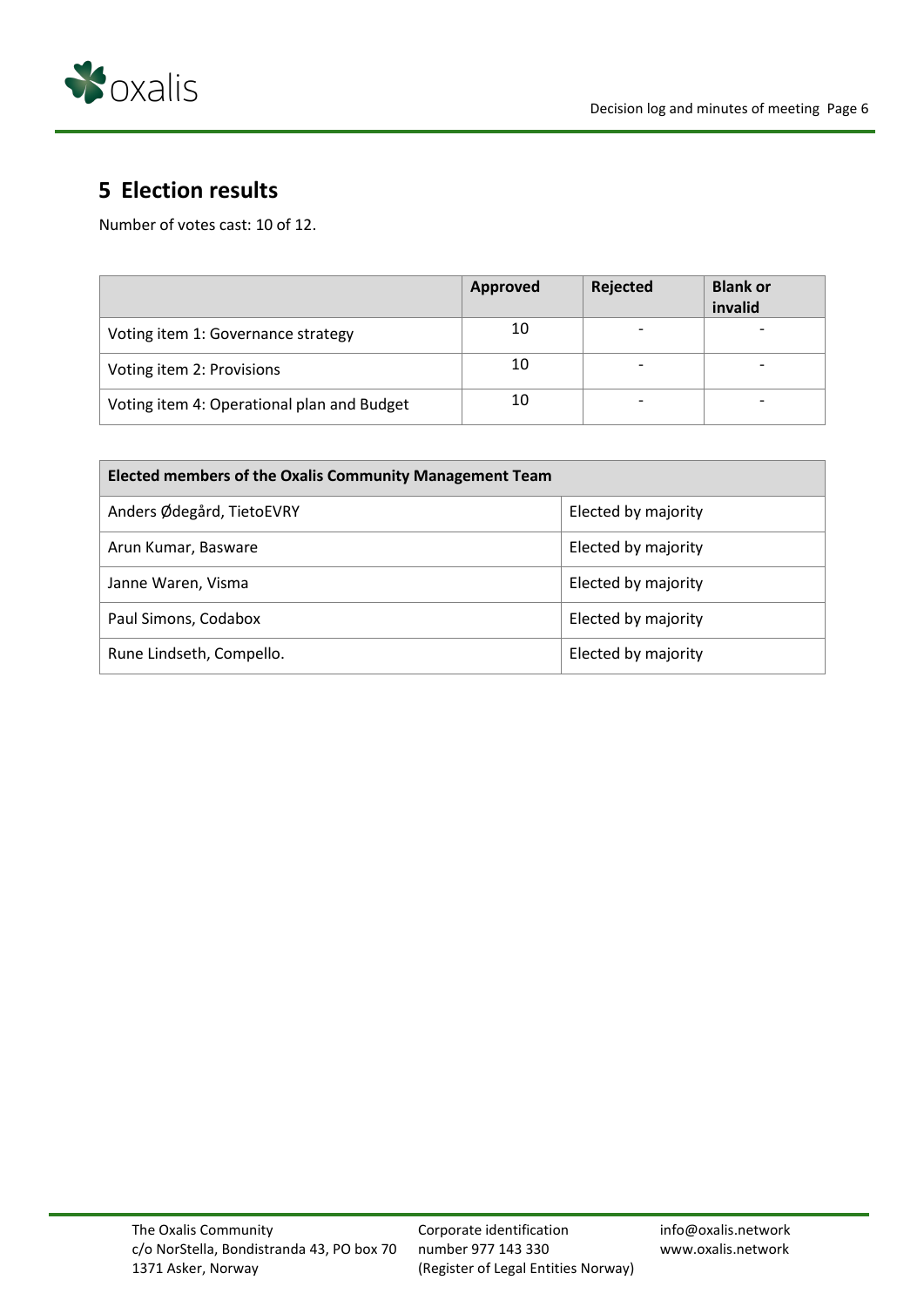

### **6 Appendix: Attendees**

| Anders Ødegård                  | <b>TietoEVRY</b>                   | Gold    |
|---------------------------------|------------------------------------|---------|
| Andreas Bye                     | Logiq                              | Regular |
| Andreas Schei                   | Strålfors                          | Regular |
| Anna-Lis Berg                   | DFØ                                |         |
| <b>Anton Maters</b>             | EasySystems                        | Regular |
| Antti Marjala                   | Apix                               | Regular |
| Arun Kumar                      | <b>Basware</b>                     | Gold    |
| Brajesh Sachan                  | Deskera                            | Regular |
| <b>Christoffer Nilsen</b>       | Logiq                              | Regular |
| Dmitriy Lapko                   | Mercell                            | Regular |
| <b>Eivind Tjore</b>             |                                    |         |
| <b>Emil Bokenstrand</b>         | <b>Tyringe Consult</b>             | Regular |
| Eric Nordvik                    |                                    |         |
| Gunnar Vøyenli                  | Xledger                            | Regular |
| Heine Martin Brekken            | Duett                              | Regular |
| Henk van Koeverden              | Tradeinterop                       | Gold    |
| Henrik Möller                   | InExchange                         | Regular |
| Hjalti Sigurdarson              | Azets                              | Gold    |
| Ingunn Fjeld                    | Strålfors                          | Regular |
| Janne Warén                     | Visma                              | Gold    |
| Javad Fathizadeh                | Telenor                            | Gold    |
| Jesper Larsen                   | e-tradesupport                     |         |
| Jon-Arve Risan                  | Norstella                          |         |
| Jonas Westlund                  | Strålfors                          | Regular |
| Jurgen Rense                    | EasySystems                        | Regular |
| Karl Erik, Zirius AS            | <b>Zirius</b>                      | Gold    |
| Kenneth Eriksen                 | <b>Pearl Consulting</b>            | Regular |
| Kenneth Eriksen                 | <b>Pearl Consulting</b>            | Regular |
| Kerli Karpelin                  | Esti Post                          |         |
| Knut Salvesen                   | iSYS                               | Regular |
| Mieczysław Guja                 | Edison                             | Regular |
| Morch Sindre                    | Fortum Tellier                     | Regular |
| Napoleon Esmundo Carpio RAMIREZ | Starhub                            |         |
| <b>Paul Simons</b>              | Codabox                            | Gold    |
| Philip Helger                   | <b>Philip Helger IT Consulting</b> |         |
| Richard van Maaren              | <b>APRO</b>                        | Regular |
| RIHTARSIC Joze (DIGIT-EXT)      | WarpSource sprl                    |         |

Corporate identification number 977 143 330 (Register of Legal Entities Norway) info@oxalis.network www.oxalis.network